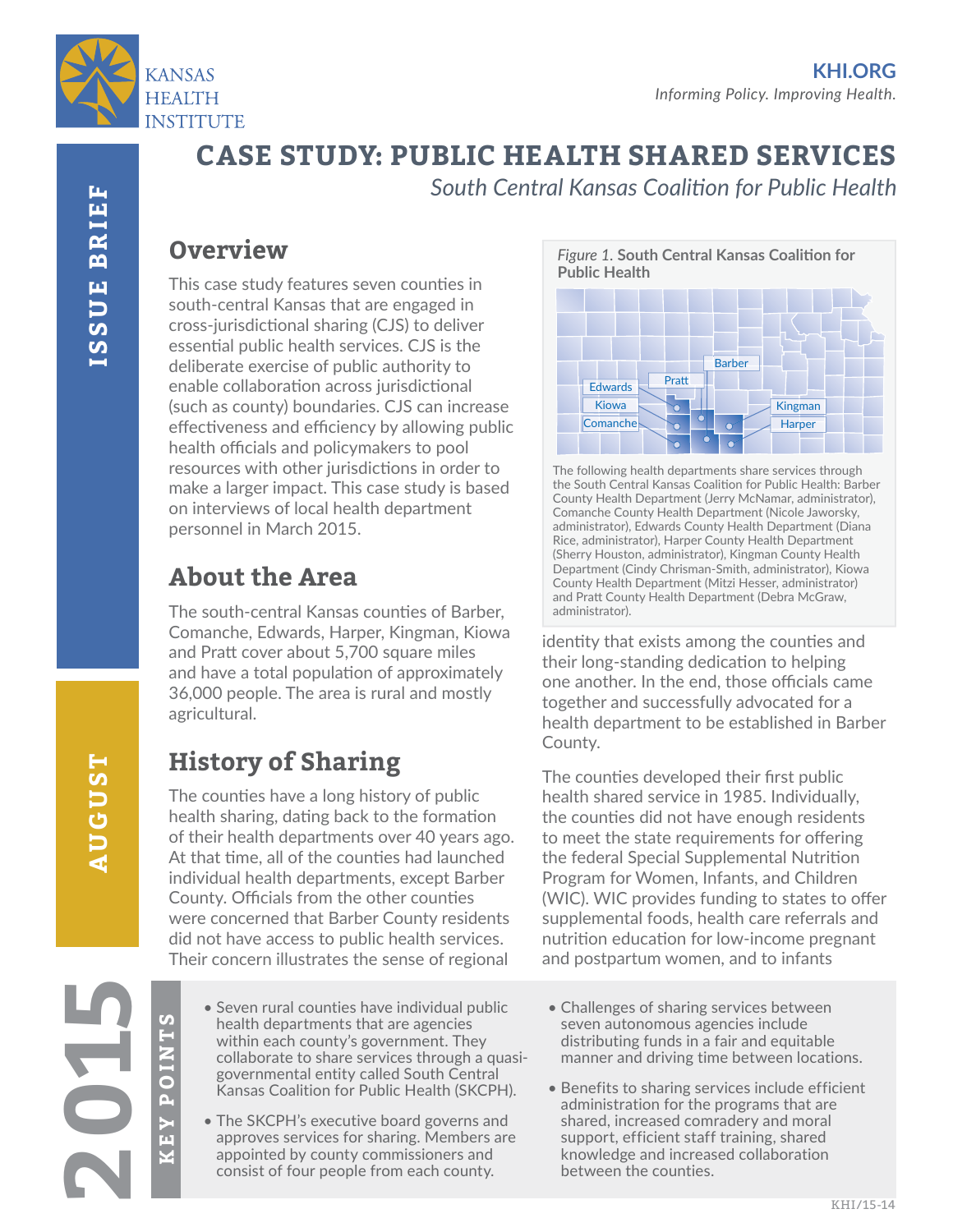and children up to age five who are found to be at nutritional risk. In Kansas, the state passes these dollars to county health departments that administer the program in their area. The health department administrators felt strongly that residents of their communities should have the same access to this important program as individuals living in larger counties. Therefore, the seven counties developed their first public health shared service by coming together to collectively administer the WIC program for their residents.

In the mid-1990s, the Kansas Department of Health and Environment and the Kansas Health Foundation, a philanthropic organization in Wichita, off ered grant funding to health departments to explore regionalization. The seven counties saw an opportunity for enhancing the collaboration that had been successful in the WIC program, so they applied for and won a grant.

The counties used the grant to consider how further collaboration could allow them to add and expand services, improve efficiencies and lower costs. For example, they wanted to add the services of a regional health educator. They also wanted to offer family planning, a service that was available in some counties, but not all. And they wanted to explore potential administrative benefits of sharing, such as applying jointly for additional grant funding.

After considering regionalization, the health department administrators and county commissioners decided to safeguard their autonomy and local identities by keeping their health departments separate. However, they still wanted to increase their capacity to serve the public by sharing services. To meet that goal, stakeholders agreed to an alternate solution.

## **Current Public Health Structure**

County commissioners, health department administrators and other stakeholders decided that each of the seven individual county public health departments would remain a legal agency within each county's government. They would then set up an eighth organization through an interlocal agreement in accordance with Kansas statute (K.S.A. 12-2901). The purpose of this new legal entity would be to manage specific shared public health services. They named the new entity the South Central Kansas Coalition for Public Health (SKCPH). It is governed by an executive board appointed by county commissioners, and currently consists of four people from each county: one health care provider, one county commissioner,

one health care consumer and one member-at-large. The board has the authority to add and discontinue SKCPH programs as needed.

Within the agreement, the health department administrators decided that different health departments would have primary responsibility for different programs. Currently, the SKCPH manages three shared programs for the region─the WIC program is run by the staff in Kiowa County, family planning is coordinated by Kingman County, and emergency preparedness is administered by Barber County. Each of these programs is offered in all seven counties. The host county has primary responsibility for the program and performs all administrative functions, including managing grant applications and reporting, receiving and dispersing funds, and ordering supplies. This reduces the administrative burden on each health department and allows the staff coordinating the program to become specialists in that program area.

## **Challenges**

One of the original challenges the seven counties faced was opposition to regionalization from some county commissioners. Just as the administrators had been concerned with losing their department's identity and autonomy, the commissioners also worried about it. They overcame this hurdle by preserving each county's own local health department and establishing a separate legal entity for the shared services that is governed equally by all seven counties.

Some commissioners were worried about division of funds and the fairness of distributing funds between counties of different population sizes. The group worked diligently to implement an agreement that was fair to all counties involved. Commissioners are now supportive of the coalition. Regular coalition meetings have been instrumental in facilitating and maintaining that support.

Once the SKCPH was functioning, it ran into some challenges implementing planned sharing arrangements. One major challenge was the distance between sites, which resulted in long driving time. Because of this challenge, the health department administrators and SKCPH executive board decided to discontinue the regional health educator program. Driving time also played a role in the discontinuation of a shared environmental health program.

A current challenge is decreased public health funding from the state. Though it is not a unique challenge to these counties, it was highlighted by the coalition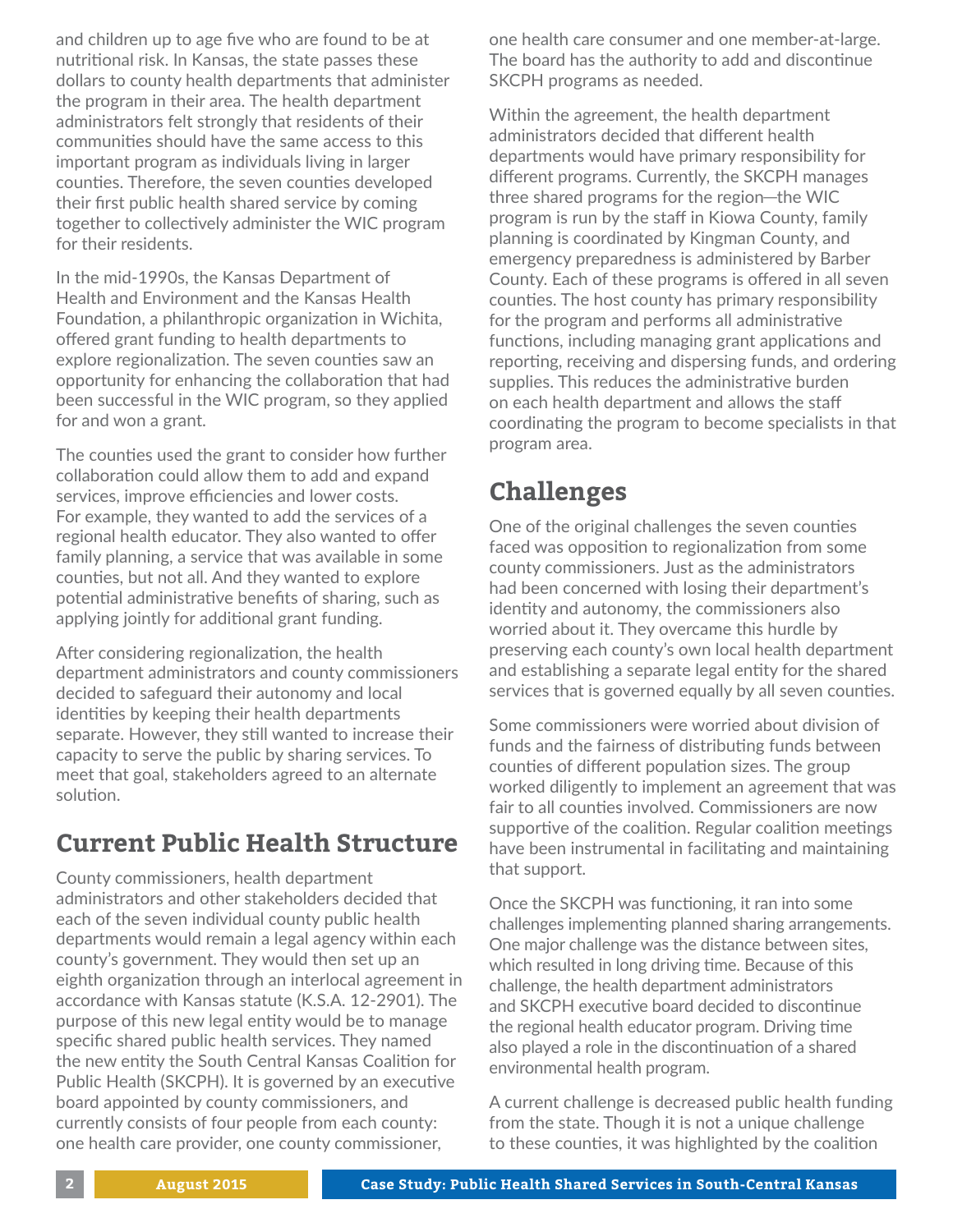members. While sharing services is often very efficient, those services still cost money. When the state decreases funding for public health programs, it can send a message to local policymakers that public health is not a priority. Therefore, support can lessen locally and other funding commitments at the county level can seem more important to commissioners. As a result, there is an ongoing need in the SKCPH and elsewhere to communicate the importance of public health to policymakers and the public.

#### **Benefits**

The participants in this sharing arrangement believe the benefits far outweigh the challenges. For example, residents of these seven counties benefit from the full range of services available, particularly the shared WIC program, family planning and emergency preparedness services.

The counties' governments save money on the shared programs because there is less duplication of administrative functions.

Because the SKCPH has been in place for so long and has undergone many changes, it is difficult to find a baseline for spending against which to compare its current situation. However, public health administrators know that sharing administration of the three programs produces savings. "If you take a per-capita funding formula, it works out better to pool contributions to the coalition rather than to give that money to the individual counties," said Jerry McNamar of Barber County. That is because the coalition can benefit from economies of scale by sharing program administration and other resources across a larger population base.

Also, health department administrators don't have to be experts on every program offered in the region, they only have to be experts on the programs they run. This frees up their time to serve the community in other ways.

The arrangement has fostered comradery among the health department administrators. The moral support is helpful, and the strong relationships assist in ensuring that public health services and programs are not interrupted when a new administrator joins one of the seven health departments. Instead, administrators from the other six counties share knowledge with the incoming administrator. This knowledge transfer ensures consistent and high-quality services. It also helps new administrators to be successful.

Whenever there is a change in leadership, personality differences can cause friction. The coalition provides



Pictured in downtown Medicine Lodge, Kansas (left to right): Pam Rickard, office manager, Barber County Health Department; Joyce Bell, office assistant, Barber County Health Department; Cindy Chrisman-Smith, RN, administrator, Kingman County Health Department; Jerry McNamar, MPH, RS, administrator, Barber County Health Department; Virginia Downing, RN, regional coordinator of public health preparedness, South Central Kansas Coalition for Public Health; Anita Poland, RN, staff nurse, Barber County Health Department; Sherry Houston, LBSW, administrator, Harper County Health Department; and Mitzi Hesser, RN, administrator, Kiowa County Health Department.

an enduring structure that withstands difficulties brought by change. The SKCPH has seen many different administrators over the years. Instead of focusing on personalities, they stay focused on the ultimate goal of improving the quality of public health services in the region. That takes commitment, as explained by Sherry Houston of Harper County, "You have to be really careful that your commitment is stronger than any little quirks in personality."

The comradery does not stop with administrators health department staff also interact. For example, they are cross-trained at other health departments. This ensures that job functions are consistently executed in each county.

Commissioners from the seven counties also get together on a regular basis, especially those that serve on the SKCPH executive board. This allows them to see the challenges that other health departments face, so that they aren't so concerned when their own health department faces similar challenges. Instead, commissioners are more likely to collaborate with those from other counties to build solutions to those shared challenges.

Meeting together regularly also allows commissioners to share ideas. For example, Kingman County implemented lactation rooms for breastfeeding mothers and babies in county buildings. The commissioners from the other counties heard about this new policy and thought it was a good idea. They asked health department administrators to develop a common policy and now there are lactation rooms in all seven counties' government buildings.